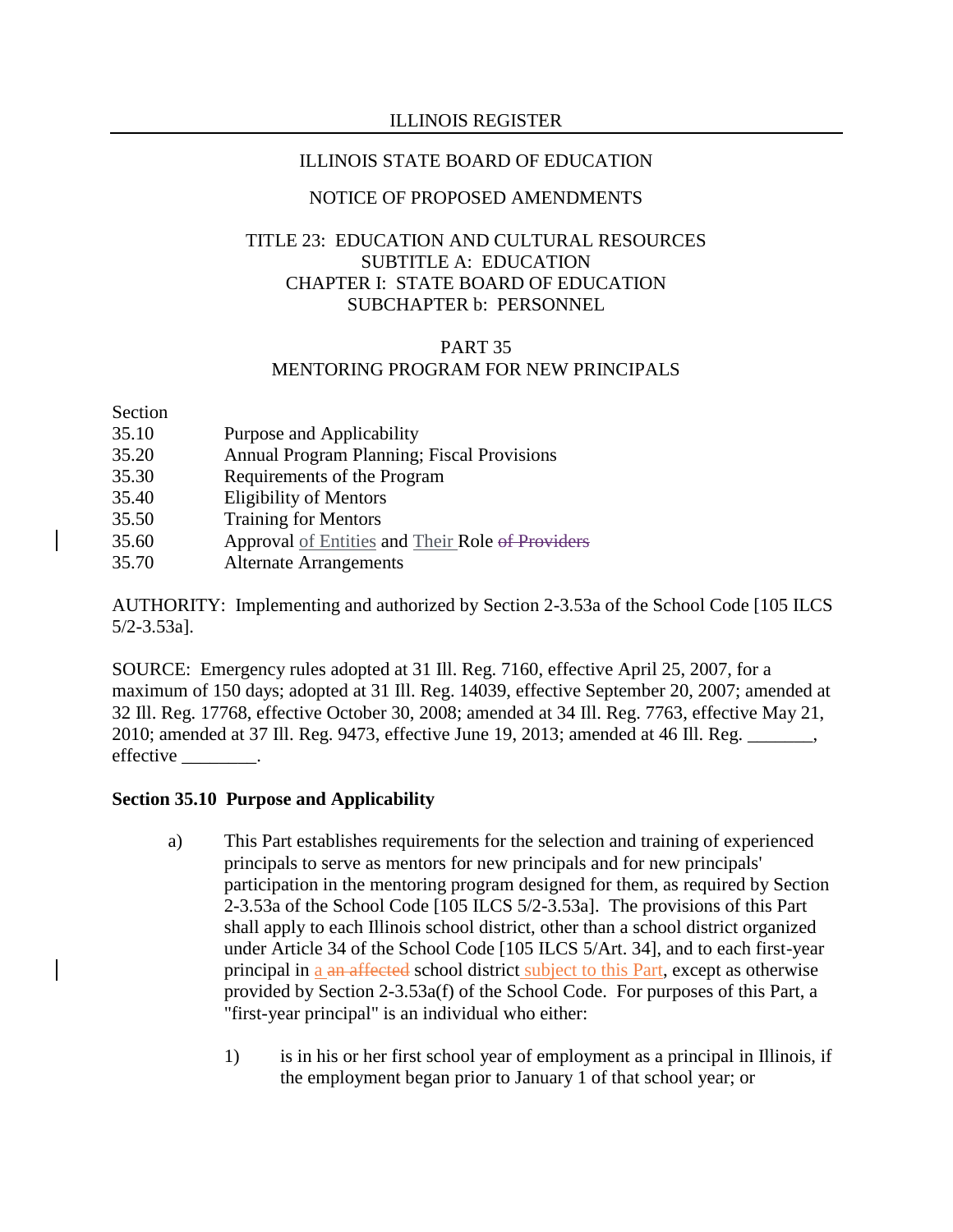# NOTICE OF PROPOSED AMENDMENTS

- 2) is in his or her second school year of employment as a principal in Illinois, if the employment began on or after January 1 of a prior school year.
- b) *Any individual who is first hired on or after July 1, 2008 may participate in a second year of mentoring if it is determined by the State Superintendent of Education* as set forth in Section 35.20 of this Part *that sufficient funding exists for such participation.* [105 ILCS 5/2-3.53a(a)]. For the purposes of this Part, "second-year principal" is an individual who has completed in the previous school year the first year of mentoring in a program approved under this Part. Participation of a second-year principal in a mentoring program is discretionary and subject to the approval of the principal's employing school district.

(Source: Amended at 46 Ill. Reg. \_\_\_\_\_\_\_\_, effective \_\_\_\_\_\_\_\_\_)

# **Section 35.20 Annual Program Planning; Fiscal Provisions**

- a) No later than June 1 of each year, each district superintendent shall report to the State Superintendent of Education, or to the State Superintendent's designee, the following information:
	- 1) the names, professional educator license numbers, and assigned schools number of first-year principals, as defined in Section  $35.10(a)$ , who are expected to be working in the district in the coming school year and required to participate in the mentoring program; and
	- 2) the names, professional educator license numbers, and assigned schools number of second-year principals, as defined in Section 35.10(b), who are expected to be working in the district in the coming school year and for whom a second year of mentoring is being requested.
- b) No later than June 1, each district superintendent shall provide to the State Superintendent or designee the names, professional educator license numbers, and assigned schools of first-year principals, as defined in Section 35.10(a) of this Part, who are employed or under contract with the district and eligible for the mentoring program. Each district superintendent shall continue to submit this information in a timely way for any first or second-year principal whose information was not included inon the initial submission. Submissions after June 1 shall occur either immediately after the individual's employment begins or a contract is signed, but no later than December 30.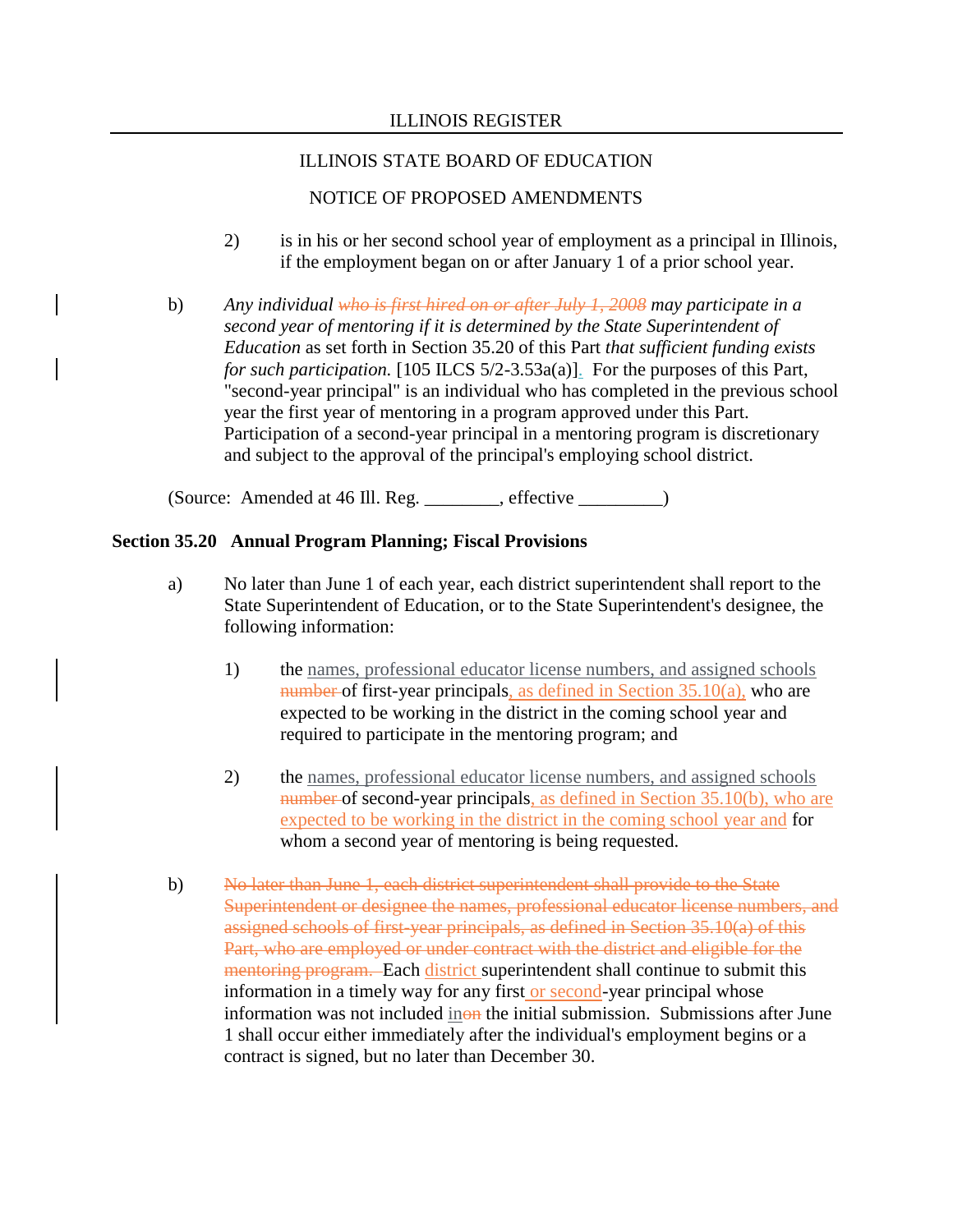#### ILLINOIS STATE BOARD OF EDUCATION

#### NOTICE OF PROPOSED AMENDMENTS

- c) The State Board shall operate a principal mentoring program under this Part in any year where funding is appropriated for such purposes by the Illinois General Assembly. Based on the number of first-year principals expected statewide and the level of available funding foreseen, the State Superintendent shall determine whether the appropriation is likely to be sufficient to serve require operation of the mentoring program in the coming year for all first-year principals. This calculation shall be based on a cost figure determined annually by the State Superintendent of the reasonable costs of mentoring of \$2,000 for each first-year principal in the program, plus the cost of delivering the required training, coordinating the mentors' assignments, and providing the other necessary structure and support for the program. The program for first-year principals shall be implemented in a given year only if sufficient funds are available based on these cost factors. If the State Superintendent determines that appropriations are not likely to be sufficient to serve all anticipated first year principals in any given year, then the new principal mentoring program shall be voluntary and priority access to mentoring services shall be given to first year principals in the highest need schools, as determined by the State Superintendent.
- d) The new principal mentoring program shall only be available to second year principals if the State Superintendent first determines under subsection (c) that appropriations are likely sufficient to serve all anticipated first year principals. If the State Superintendent determines under subsection (c) of this Section that the appropriation is sufficient to serve all first-year principals, then the State Superintendent shall determine if sufficient funding exists to support the operation of the mentoring program for second-year principals who request mentoring services.
	- 1) If mentoring services are extended to second year principals, the State Superintendent shall establish the reasonable costs for mentoring a second-year principal and determine if appropriations are sufficient to serve all second-year principals who wish to participate in the new principal mentoring program. If appropriations are not sufficient, priority access to mentoring services shall be given to second year principals who are in the highest need schools, as determined by the State Superintendent of Education.The initial calculation shall be based on a cost figure of \$1,000 for each second-year principal requesting participation in the program plus the cost of delivering the required training, coordinating the mentors' assignments, and providing the other necessary structure and support for the program.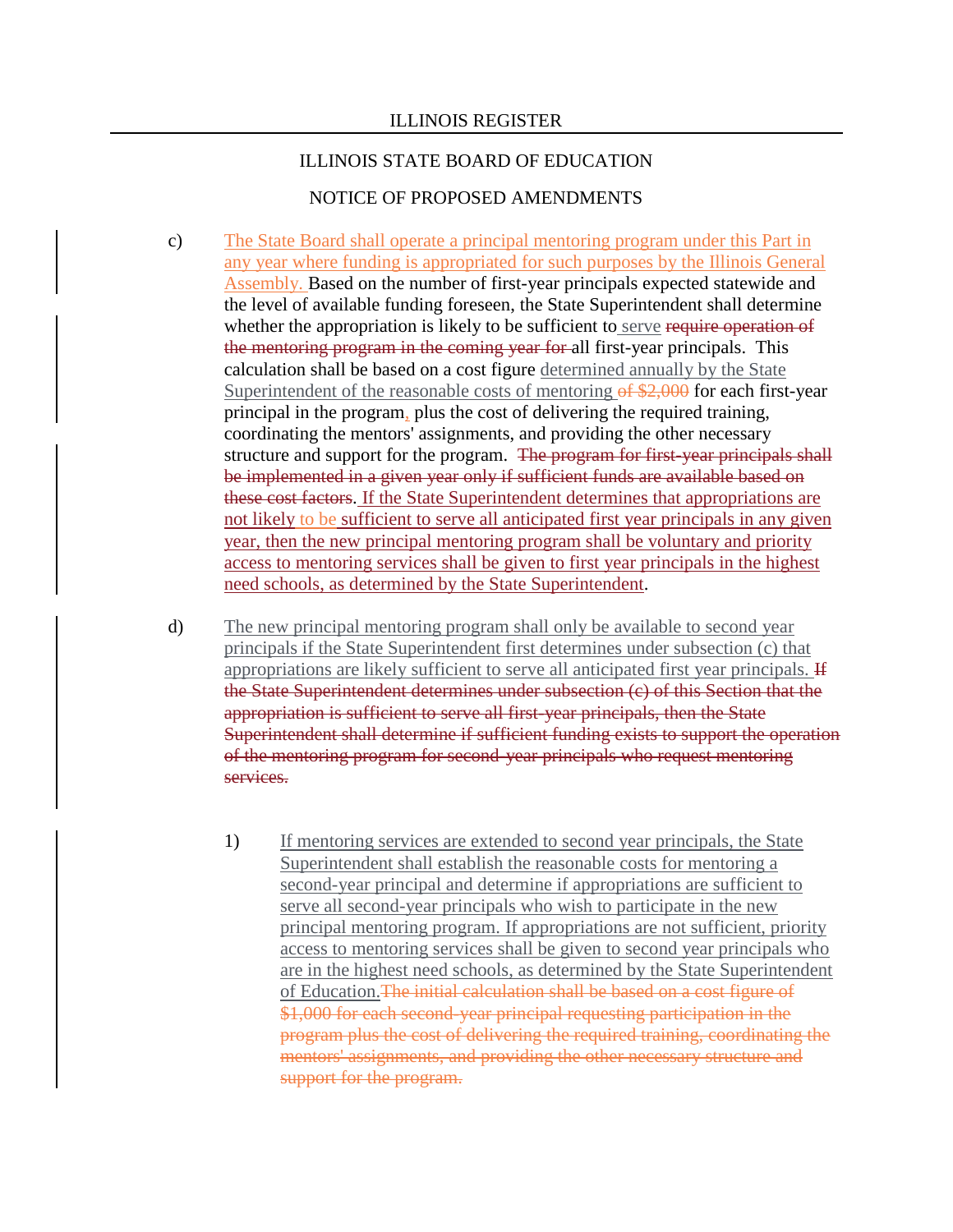#### NOTICE OF PROPOSED AMENDMENTS

- In years in which the number of second-year principals who request mentoring services exceeds the number who can be accommodated with available funding based on the cost figure outlined in subsection (d)(1) of this Section, then the cost figure used will be between \$1,000 and no less than \$500 for each second-year principal requesting participation plus the cost of delivering the required training, coordinating the mentors' assignments, and providing the other necessary structure and support for the program.
- 3) In any year in which the appropriation is insufficient based on the cost figures set in subsection  $(d)(1)$  or  $(d)(2)$  of this Section, the State Superintendent or designee shall inform districts that a program for second-year principals will not be held.
- $\frac{24}{2}$  Second-year principals not able to participate in a second year of mentoring in the year immediately following their first year of mentoring shall be ineligible for further participation in the mentoring program.
- e) If funding is insufficient to serve all first-year principals based on the cost figure outlined in subsection (c) of this Section, but sufficient funds exist to serve all second-year principals, as determined in subsection (d)(1) or (d)(2) of this Section, then a program for second-year principals only shall be established. No mentoring program shall be implemented in years in which funding is inadequate to serve either all first-year principals or all second-year principals.
- ef) As soon as possible after the level of the appropriation for a given year has been established, the State Superintendent shall notify all districts and the entities providers approved under Section 35.60 of this Part regarding whether the program will operate in the coming year and whether mentoring will be provided for first-year principals only, or <u>for</u> both first-year and second-year principals., or second-year principals only. If the appropriation is not likely to be sufficient to serve all first-year or all second-year principals, the State Superintendent shall also notify all districts and the entities approved under Section 35.60 of this Part regarding the definition of high-needs schools that will be applied to determine which principals will receive priority access to mentoring services.
- fg) No later than May 30 prior to a school year during which the program will be in operation, eEach experienced principal who desires to serve as a mentor shall submit an application to an provider approved entity under Section 35.60 of this Part, supply the required documentation of eligibility (see Section 35.40 of this Part), and, if employed in a school or in a regional office of education, provide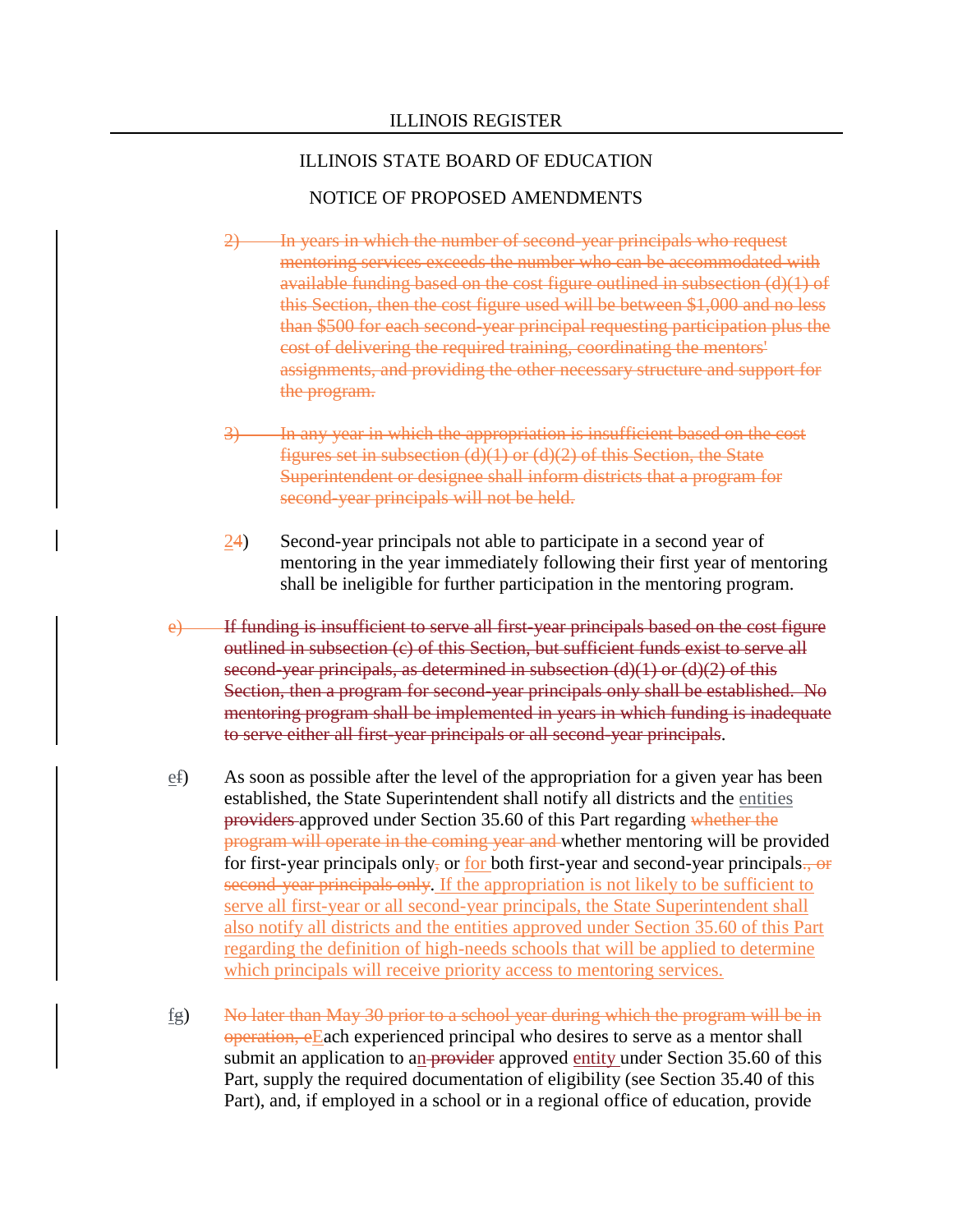# NOTICE OF PROPOSED AMENDMENTS

verification in a format specified by the State Superintendent of supervisory approval for his or her participation. The State Superintendent or designee shall publicize the list of entities approved under Section 35.60 of this Part approved providers so that experienced principals can make application to the entityprovider and complete the required training to be included in the pool of available mentors.

- $g$ )h) When verification is received in accordance with the requirements of Section 35.30(f) of this Part that a mentor has provided the service required under this Part, the State Superintendent of Education or designee shall make a payment for each first-year principal or second-year principal served in the amounts established by the State Superintendent pursuant to subsections (c) and (d)(1) of this Section, respectively of \$2,000 for each first-year principal served or \$1,000 for each second-year principal served, subject to limitations set forth in subsection  $(d)(2)$  of this Section. Payment shall be made either to the approved provider entity that facilitated the mentoring relationship for disbursement to the mentor. or directly to the mentor if requested by the provider.
- h) Using funds from the new principal mentoring program, the State Board may contract with an independent party to conduct a comprehensive evaluation of the program as required by Section 2-3.53a(e) of the School Code [105 ILCS 5].

 $(Source: Amented at 46 Ill. Reg. \_ , effective \_ )$ 

# **Section 35.30 Requirements of the Program**

Each first-year principal, or those first-year principals who choose to participate in mentoring services in any year when the program is voluntary under Section 35.20(c), shall complete a mentoring program that complies with the requirements of this Section, provided that there is an sufficient appropriation for the program applicable to the fiscal year that includes the individual's first school year of service as a principal (see Section 2-3.53a of the School Code and Section 35.20 of this Part). If sufficient funding exists to allow for participation of secondyear principals in a mentoring program, then those programs also shall comply with the requirements of this Section.

a) Mentors who meet the requirements of this Part shall be paired with participating principals by entitiesproviders approved under Section 35.60 of this Part, on the basis of the factors identified in Section 2-3.53a(d) of the School Code [105 ILCS  $5/2$ -3.53a(d)]. Each approved entity provider shall notify the affected district superintendents of the assignments made, and each affected superintendent shall acknowledge each first-year principal's and, as applicable, each second-year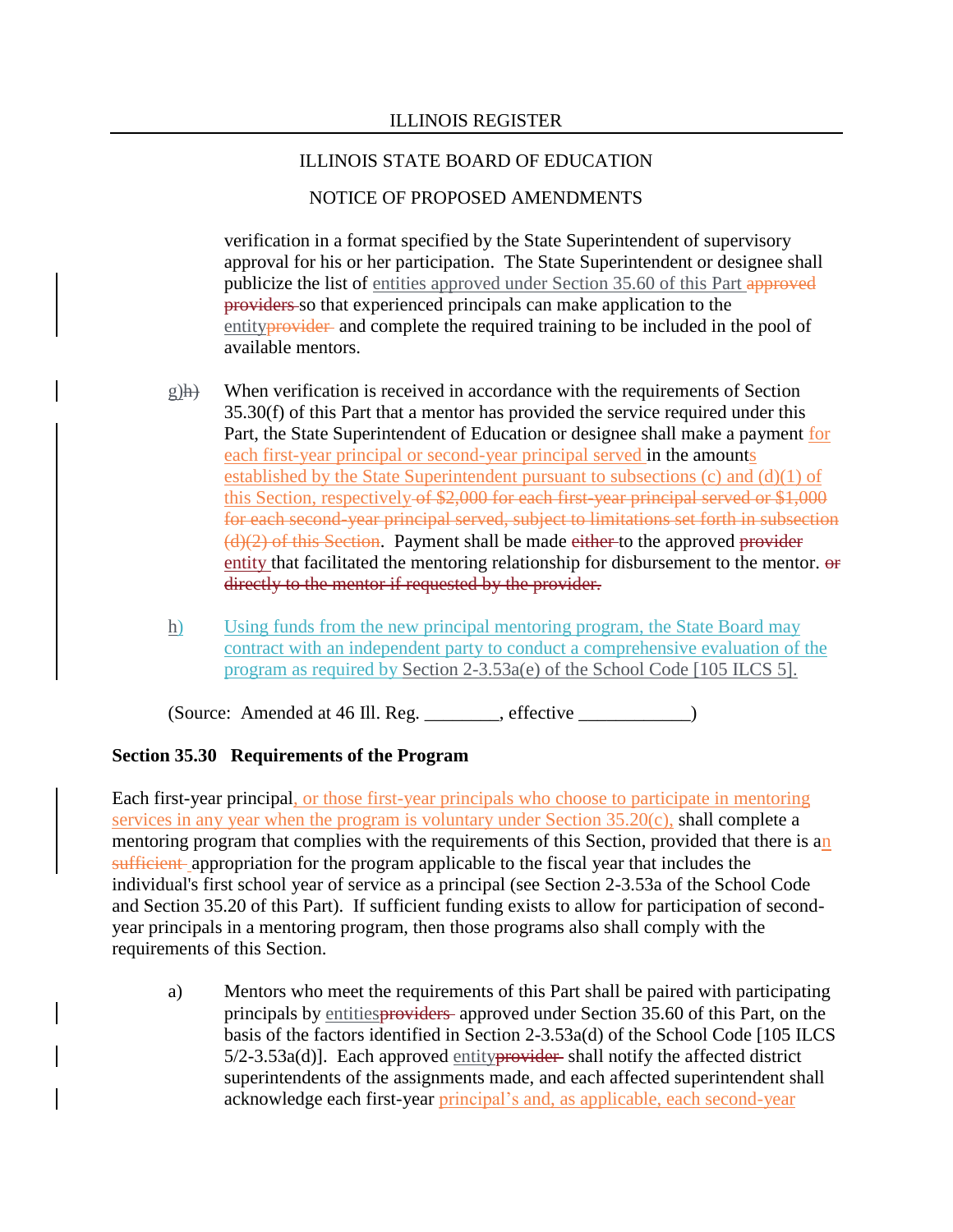#### NOTICE OF PROPOSED AMENDMENTS

principal's obligation and, as applicable, second-year principal'sor election to participate in the program.

- b) The role of each mentor shall include:
	- 1) collaborating with their assigned principal to identify areas for improvement of the new principal's professional growth, including, but not limited to, professional growth in the areas addressed in the Illinois Performance Standards for School Leaders;
	- 2) forming a supportive professional relationship with the participating principal;
	- 32) assisting the participating principal in adjusting to his or her new role and in developing skill as an instructional leader;
	- 43) coaching, observing, and providing feedback to the participating principal on aspects of organizational management;
	- $54$ ) helping the participating principal identify significant problems and issues that act as barriers to school improvement, as well as meaningful solutions to these; and
	- 65) providing guidance to the participating principal in the development of his or her professional growth.
- c) The number of contact hours that the mentor and new  $\frac{1}{1 + \epsilon}$  respectively shall spend together in no fewer than 50 contact hours in activities demonstrably involved in the mentoring process, as delineated in subsection (b) of this Section, shall be determined annually by the State Superintendent, and may vary for firstyear principals and second-year principals. The number of contact hours the mentor and second-year principal spend together in activities demonstrably involved in the mentoring process, as delineated in subsection (b) of this Section, shall be determined annually by the state superintendent. The mentor and secondyear principal shall spend no fewer than 25 contact hours in these activities, except that the number of contact hours required for second-year principal mentoring shall be prorated in direct proportion to the reduction in the payment the mentor receives pursuant to Section 35.20(e) of this Part. Contact hours for mentors and new principals may be in person, by telephone, online, or by any other mechanism that allows for synchronous communication between the mentor and new principal. The mentor and participating principal may conduct some or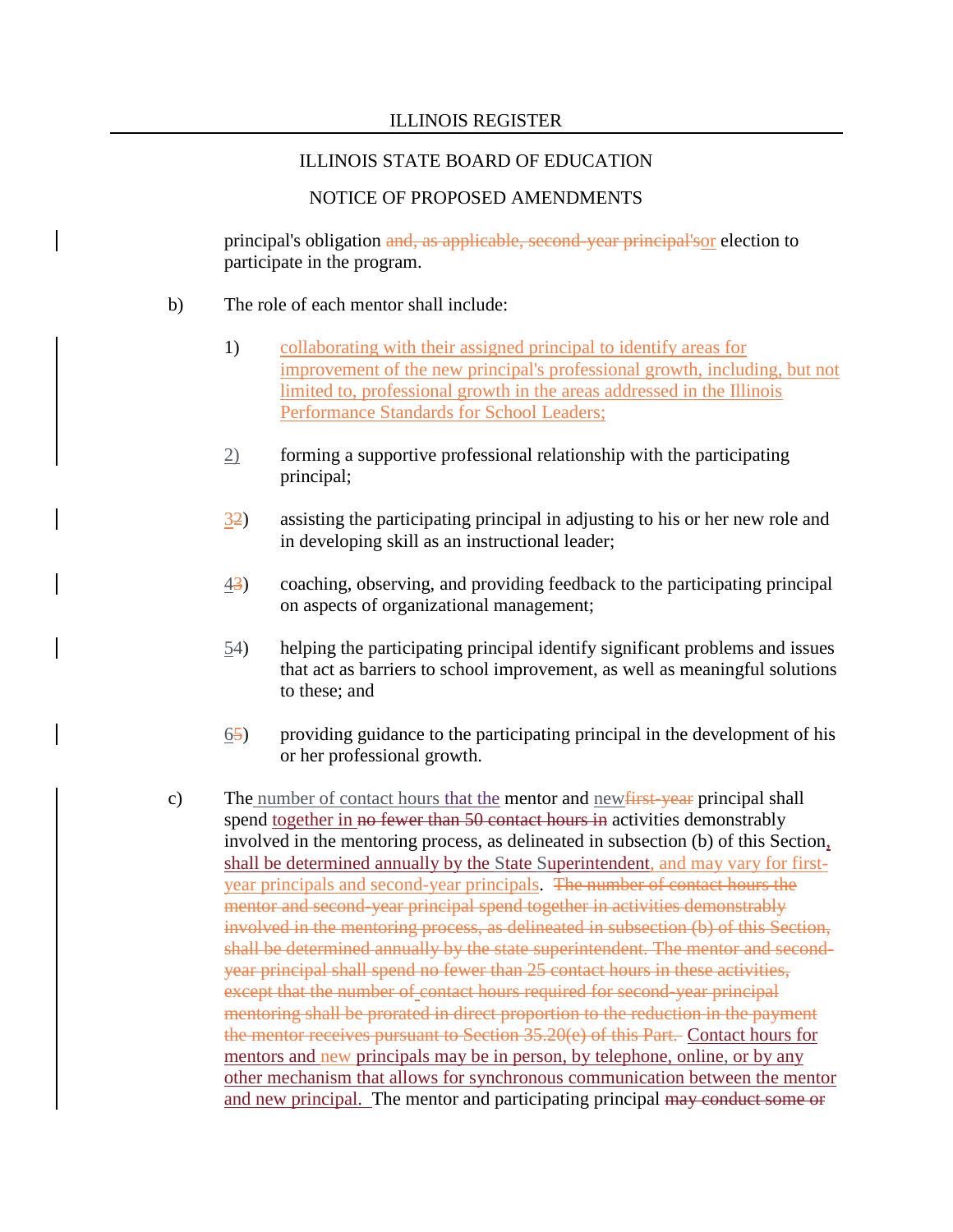## NOTICE OF PROPOSED AMENDMENTS

most of their contact using means of telecommunication but shall meet in person at least:

- 1) near the beginning of the school year, in order to initiate the mentoring relationship, and
- 2) at the conclusion of the school year, in order to complete the verification form and certify completion of the program as required by subsection (f) of this Section.
- d) Time spent traveling by the mentor or recipient to meet with the other party shall not be counted as part of the required contact hours. The mentor shall bear the cost of any travel unless otherwise agreed to by the approved entity provider or by the mentor's employer.
- e) Each recipient of mentoring under this Part shall maintain a log of his or her work with the assigned mentor that includes at least the date of each contact, the purpose, and the amount of time spent.
- f) At the end of the program year or no later than June 30, verification of program completion shall be prepared in a format specified by the State Superintendent of Education and shall be signed by the participating principal and mentor to signify completion of the work outlined in the log required under subsection (e) of this Section.
- g) Each approved entityprovider shall review the accuracy of the verification forms and shall submit a summary of the information presented in a format specified by the State Superintendent or designee by June 30 of each year.

(Source: Amended at 46 Ill. Reg. \_\_\_\_\_\_\_\_\_\_\_, effective \_\_\_\_\_\_\_\_\_\_\_\_)

#### **Section 35.40 Eligibility of Mentors**

Pursuant to Section 2-3.53a of the School Code, eligibility for service as mentors under this Part shall be limited to individuals who have served as principals in Illinois for at least three years, who have demonstrated success as instructional leaders, and who have completed the training required pursuant to Section 35.50 of this Part.

a) For purposes of this Part, "at least three years" means no fewer than three full school years, provided that a principal need not have accrued all three years' service in the same school or district.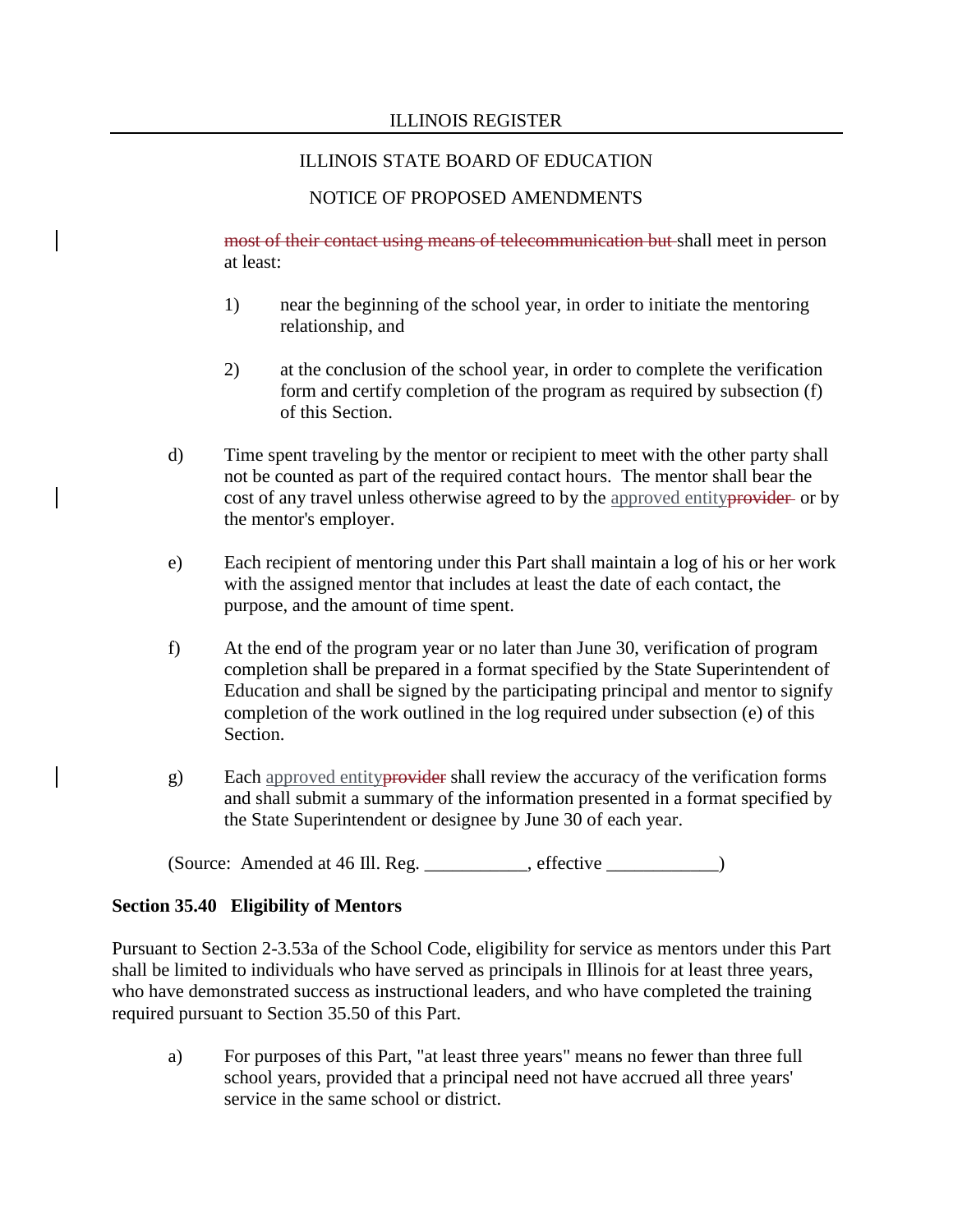## ILLINOIS STATE BOARD OF EDUCATION

# NOTICE OF PROPOSED AMENDMENTS

- b) Each approved entityprovider shall establish a process for identifying and selecting mentors. As part of this process, each mentor applicant shall submit at least two professional references that address:
	- 1) the nature of the working relationship between the letter-writer and the principal in question,
	- 2) the letter-writer's reasons for believing that the principal in question is of ethical character and possesses strong interpersonal skills, and
	- 3) one or more specific examples of the principal's accomplishments related to particular aspects of the Illinois Professional School Leader Standards set forth at 23 Ill. Adm. Code 29.100.
- c) No individual shall serve as a mentor if more than five years have elapsed since his or her last date of service as a principal in an Illinois school or service in some other educational capacity that routinely requires interaction with principals and familiarity with the issues and challenges they face. Evidence of the latter type of service shall be a contract, job description, or other document generated by the employing entity.

(Source: Amended at 46 Ill. Reg. \_\_\_\_\_\_\_\_\_, effective \_\_\_\_\_\_\_\_\_\_\_)

#### **Section 35.50 Training for Mentors**

- a) Prior to beginning his or her first assignment as a mentor under this Part, each experienced principal shall be required to complete a standardized training program prescribed by the State Superintendent of Education. This training program shall be made available at no cost to the participating mentors and shall focus on equipping the participants to perform the functions outlined in Section 35.30 of this Part. The training program shall address areas of expertise including, but not limited to:
	- 1) the Illinois Professional School Leader Standards (see 23 Ill. Adm. Code 29.100);
	- 2) ethics;
	- 3) principles of adult learning;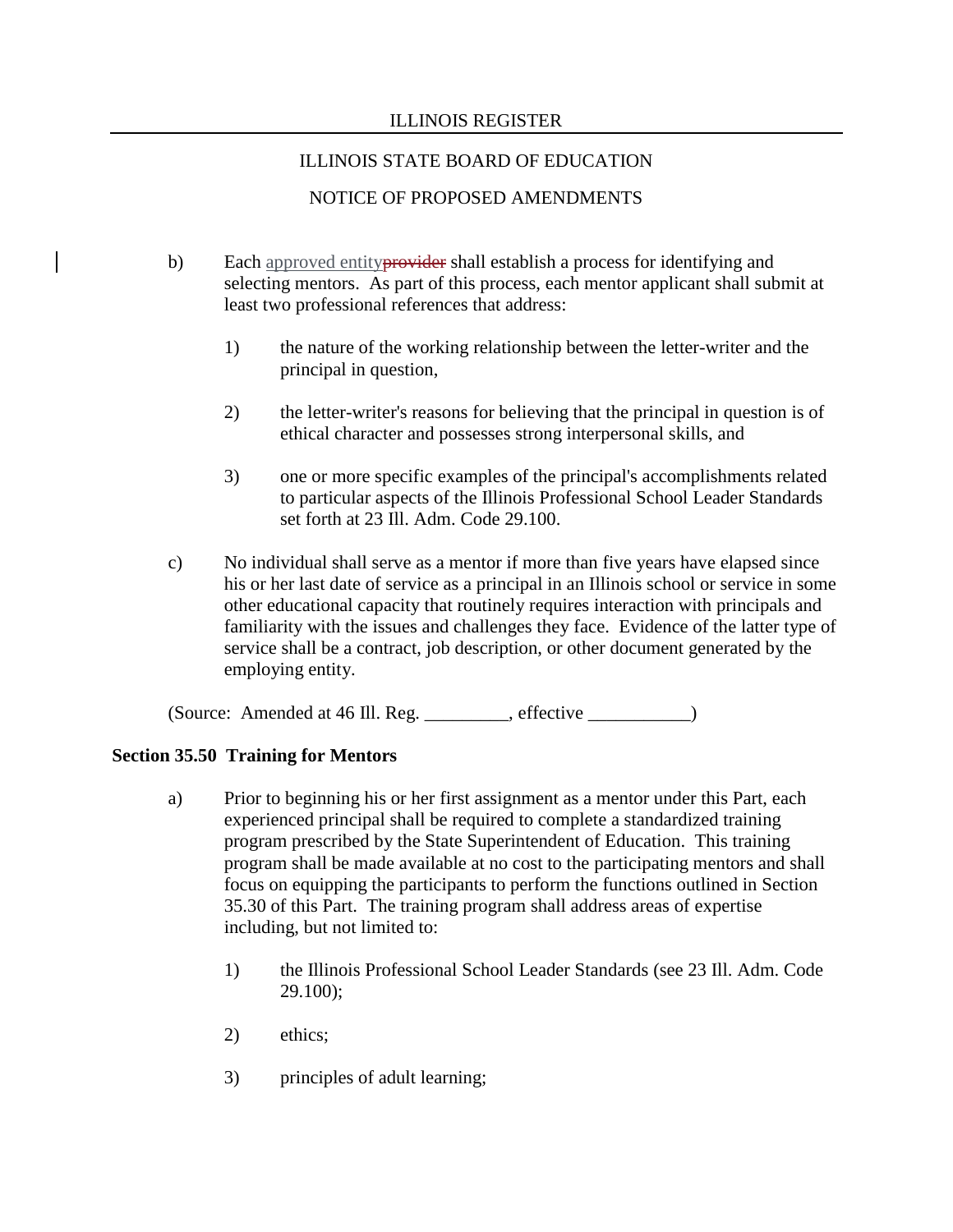# ILLINOIS STATE BOARD OF EDUCATION

# NOTICE OF PROPOSED AMENDMENTS

- 4) establishing a mentoring relationship; and
- 5) mentoring skills and techniques.
- b) In admitting individuals to the required training, entities approved under Section 35.60 of this Part providers shall give first priority to those who intend to be included in the pool of available mentors for the program as described in Section 35.20(d) of this Part. Other individuals may be accommodated if space permits.
- c) Each entityprovider approved under Section 35.60 of this Part shall provide to the State Superintendent or designee a list identifying the individuals who have completed the required training sequence.
- d) Each entity approved under Section 35.60 of this Partprovider shall be responsible for providing continuation training to its mentors, including notifying them during this training of any changes in the requirements for the mentoring program. Each mentor who intends to continue providing service under this Part for the following year shall complete the continuation training.

(Source: Amended at 46 Ill. Reg. \_\_\_\_\_\_\_\_\_\_\_, effective \_\_\_\_\_\_\_\_\_\_\_)

#### **Section 35.60 Approval of Entities and Their Role of Providers**

The State Superintendent of Education shall, through a competitive Request for Proposals (RFP) process governed by the State procurement process, approve one or more organizations representing Illinois principals, institutions of higher education, community colleges, regional offices of education, school districts, or other educational entities to administer and implement the new principal mentoring program according to the requirements stated in Section 35.30 of this Part, including delivering the training program for mentors that is required under Section 35.50 of this Part. Eligible entities are defined as regional offices of education, intermediate service centers, Illinois higher education institutions, statewide organizations representing principals, and school districts.

a) Any entity seeking approval under this Section shall submit to the State Superintendent an application, in a format prescribed by the State Superintendent, outlining the organization's qualifications for serving potential mentors and recipients of mentoring. Applications shall be submitted to the State Superintendent by a date set forth in the RFP application. Or designee by March 1 of the year in which aprovider wishes to participate in the mentoring program for the following school year.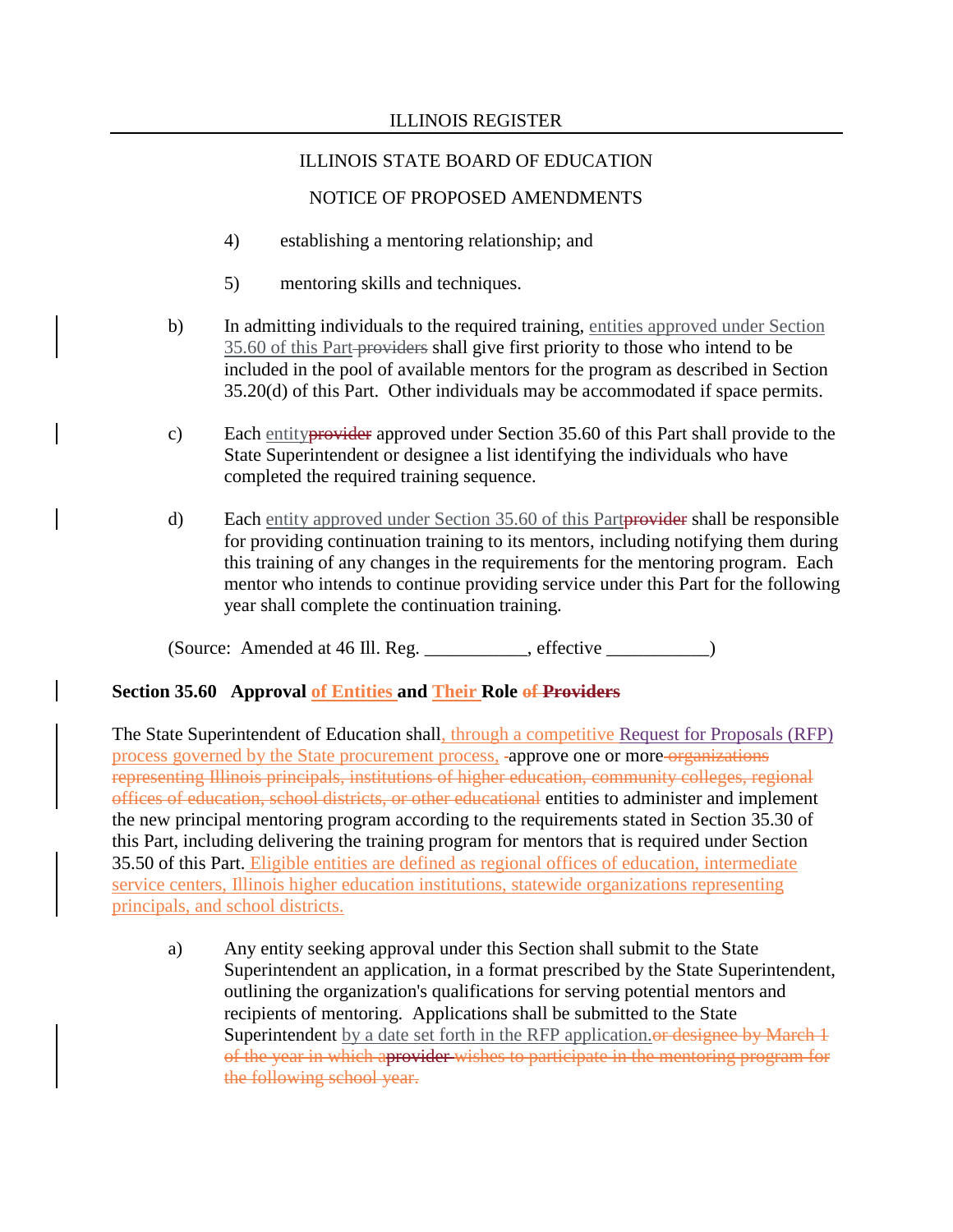## ILLINOIS STATE BOARD OF EDUCATION

#### NOTICE OF PROPOSED AMENDMENTS

- b) The State Superintendent shall approve as providers one or more entities whose applications:
	- 1) provide evidence of an overall commitment to professionalizing education and school improvement efforts;
	- 2) demonstrate capacity to meet the needs of an identified geographic area or set of districts; and
	- 3) indicate that the applicants have staff or access to other presenters who:
		- A) have been employed in roles requiring mastery of the Illinois Professional School Leader Standards; and
		- B) have experience in providing professional development to educators.
- c) Each approved entity **provider** shall, with respect to each mentor who enrolls with that-entity provider:
	- 1) provide or arrange for another entityprovider approved under this Section to provide the initial training required under Section 35.50 of this Part if the individual has not already completed it;
	- 2) to the extent necessitated by the level of demand, facilitate the individual's assignment to one or more new principals based on the factors set forth in Section 2-3.53a of the School Code;
	- 3) provide support and professional resources to the mentor in the course of his or her mentoring relationships;
	- 4) provide at least annually networking sessions to enhance the mentor's skills and provide structured opportunities for problem-solving;
	- 5) guide the mentor in the compilation of information that will contribute to the evaluation of individual mentoring relationships and of the mentoring program as a whole;
	- 6) receive and distribute payments to mentors as delineated in Section 35.20(h) of this Part; and